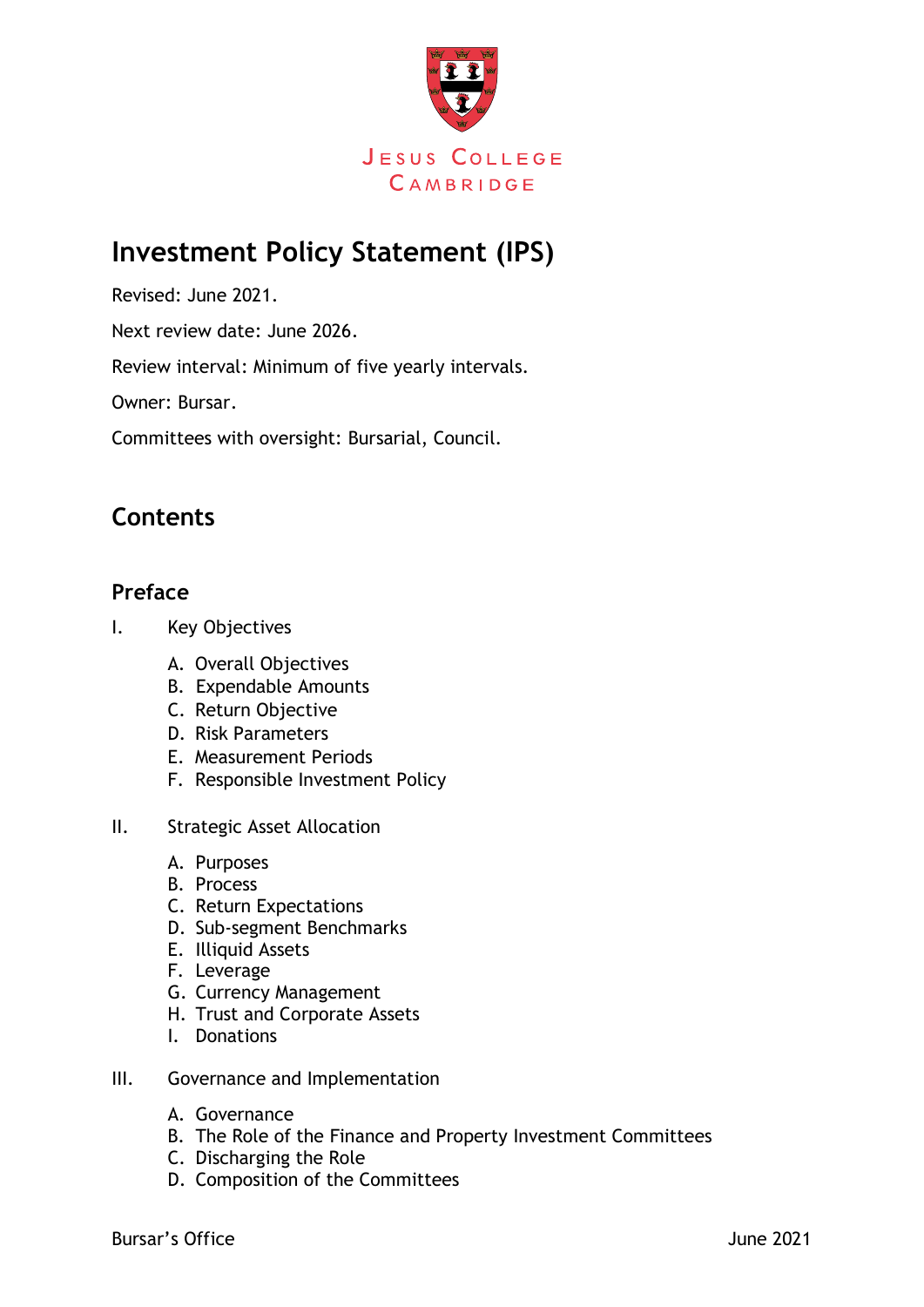**Preface.** This Investment Policy Statement documents the investment aims of Jesus College and the policies to guide endowment investment decision-making, following consideration by the Financial and Property Investment Committees. The Bursarial Committee ("BC") shall review and approve any changes to this document. Material changes must be ratified by the College Council.

## **I. Key Objectives**

**A. Overall Objectives.** The endowment's portfolio is managed to maximize longterm total return.

In accordance with this, long-term spending from the endowment is constrained to that amount which should be sustainable over the long term, consistent with a target strategic asset allocation that seeks to maximise return, but without excessive risk. Management of the portfolio both overall and within each asset class should be carried out efficiently and with results that are consistent with appropriate benchmarks in each area.

The following paragraphs consider in greater detail how each of these elements has been translated into practice.

**B. Expendable Amounts.** In order to achieve both reasonable stability in budgeting and a sound balance between near-term and distant spending priorities, the BC has adopted a long-term spending rule: the expendable amount in any given fiscal year shall be limited to 4% of the average quarterly endowment value on a five year trailing basis. For example, the expendable amount for fiscal year ending 30 June, 2015 is equal to 4% of the average endowment values at the end of each of the 20 quarters ending 30 June 2014.

In setting the total return target, the following factors should be taken into account:

- The expected long-term returns from an UK-based endowment investing in a diversified portfolio, taking account of the Risk Parameters
- It is assumed that approximately half of the College's endowment will be invested in property, with a heavy weighting towards the Cambridge area

**C. Return Objective.** Jesus College's return objective is to preserve and if possible enhance the purchasing power of its endowment assets, net of costs and approved withdrawals, over rolling five-year periods. This goal is synonymous with the pursuit of a time-weighted net return on endowment assets of cost inflation (approximated by CPI+1%) plus Jesus College's long-term spending rate of 4% measured over corresponding five-year periods. This goal assumes that any gifts of capital will be used to grow the endowment assets and therefore are not relied upon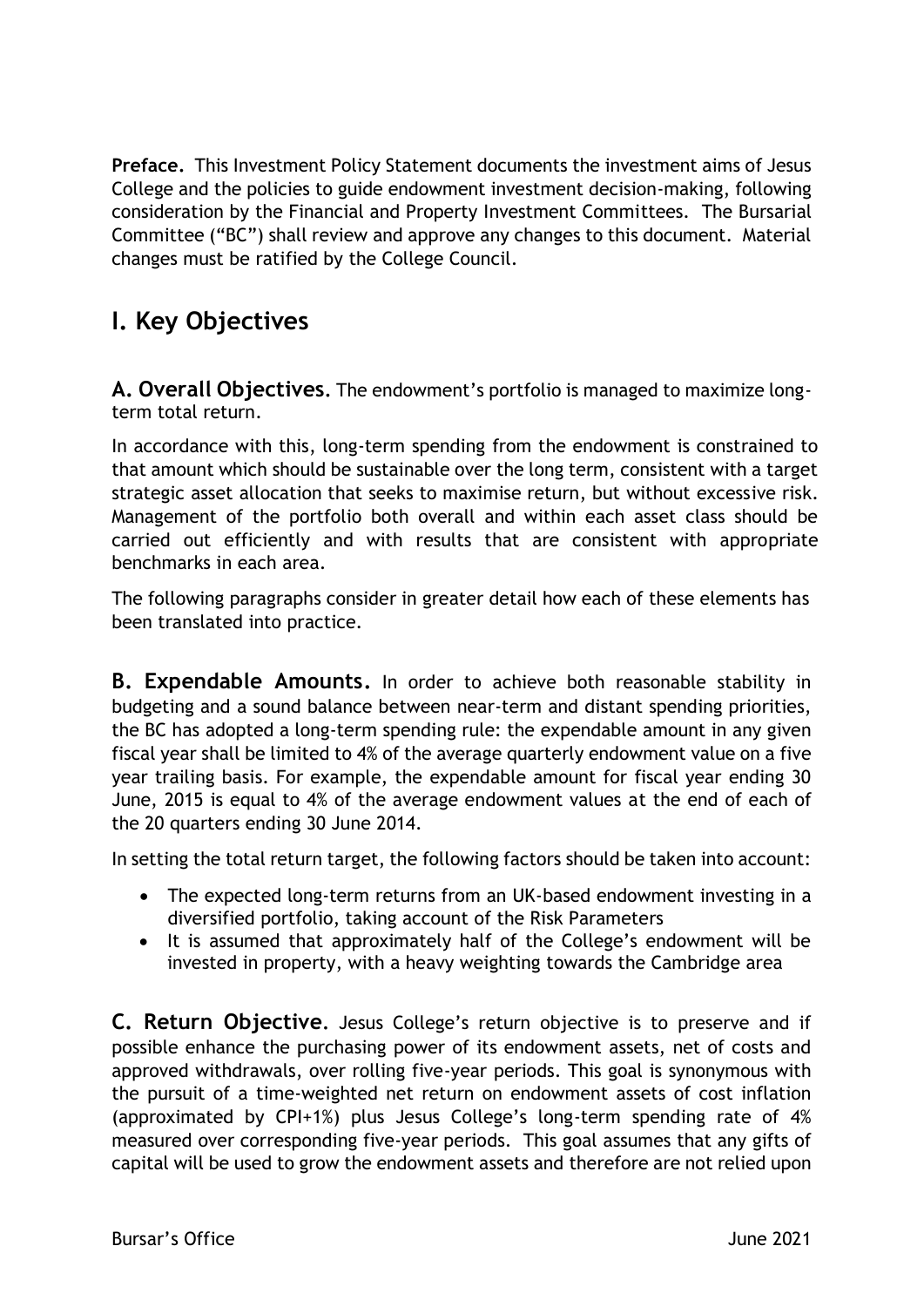to preserve purchasing power of the asset base. The purchasing power of the asset base is thus only preserved as total investment returns replace the effects of net expenditure and inflation.

The College will rely on its investment advisers proposing a suitable asset allocation to achieve these returns, and to inform the College of the risks required to be taken to achieve such returns. The investment adviser will be expected to provide the College with their asset return assumptions in determining an appropriate asset allocation and to have an ongoing responsibility to the College to inform of any changes to these asset return assumptions during the course of their management of the investment assets. In addition, the investment adviser will need to incorporate investment assets held by the endowment such as real estate and private equity that may not be directly under their remit, in determining what they believe to be the correct overall asset allocation for the endowment assets. Total investment return includes income and capital returns. Asset managers will generally be required to retain and reinvest dividends, interest, capital gains and other income, except where required to distribute (e.g. private equity managers) or in respect of rental receipts.

**D. Risk Parameters.** Jesus College is prepared to incur risks consistent with its pursuit of the return objectives set forth above. Risks come in many forms, but one measure which may be contained through portfolio construction is portfolio return variability. Return variability can be influenced by changing the proportion of the portfolio allocated to asset classes which have had high variability in returns and by blending various asset classes. Variability or volatility of returns rises through bonds to property to hedge funds to public equities and finally to private equity. The College will rely on the investment adviser to provide some measures (and expectation) of risk in relation to the asset allocation of the portfolio on an ongoing basis, so that the College can monitor any significant changes. Given the stated total return target, the expected volatility of the portfolio is not expected to exceed 12%.

The College is a long-term investor and as such has the ability to hold investments that may be less liquid in order to generate returns higher than those generated for more liquid assets and to hold assets through periods of volatility. However, the College wishes to avoid large drawdowns where possible and would expect the investment adviser to advise accordingly should shorter-term risks to the assets in the portfolio arise.

**E. Measurement Periods.** The adoption of rolling five-year periods for assessment of results reflects a balancing of the linked expenditure and return objectives set forth above with the College's tolerance for unexpectedly poor results. Consistent with the five-year period for assessing results, declines in endowment purchasing power that have persisted for less than five years will not result in fundamental changes to investment strategy, unless they entail peak-totrough declines exceeding 20%. The 20% limit serves as a proxy for Jesus College's tolerance for changes in its financial condition that, however transitory when viewed in hindsight, would be likely to trigger fundamental changes in the scope and character of its expenditure.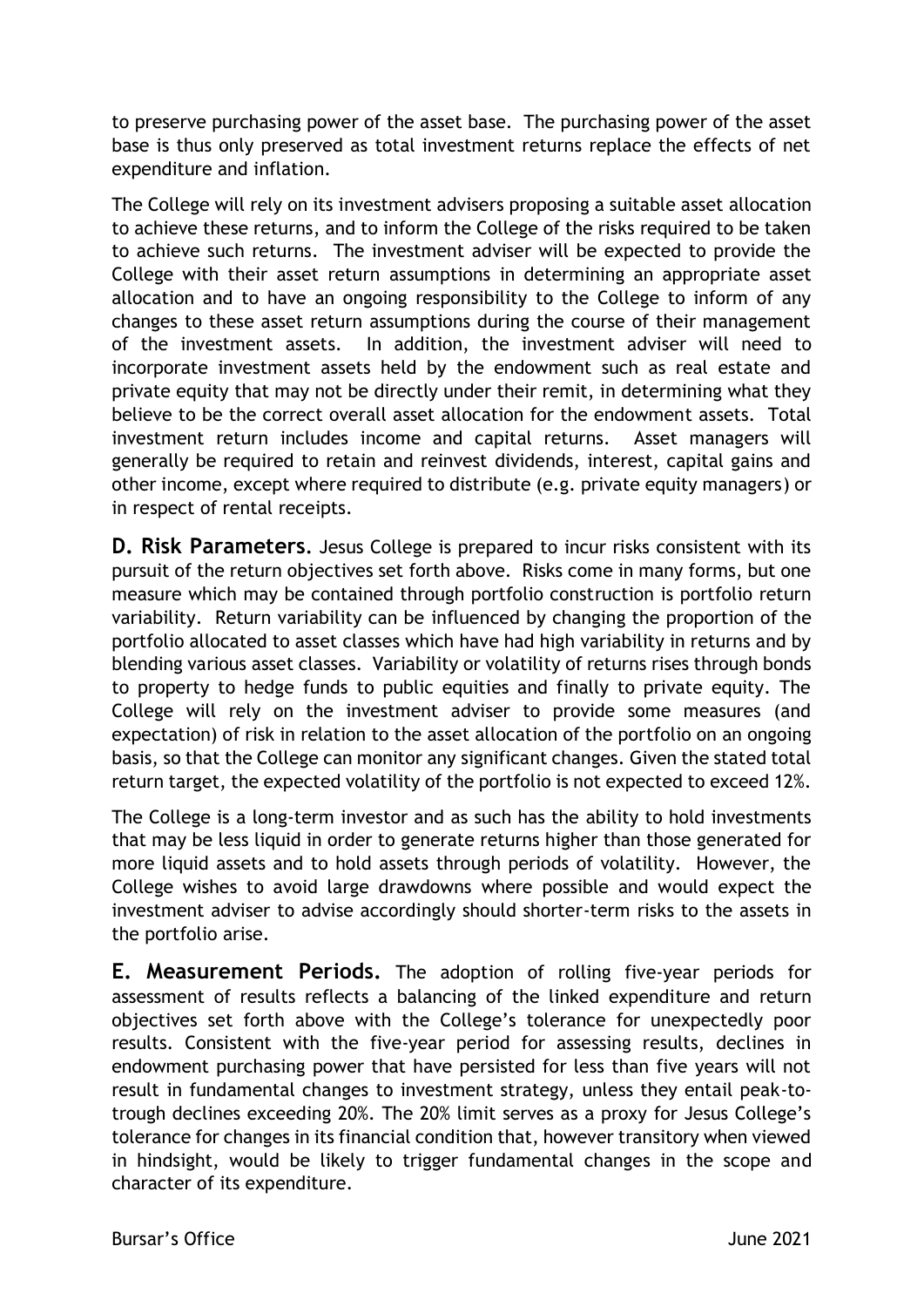**F. Responsible Investment Policy.** The College has adopted a Responsible Investment Policy (RIP), which sets out a number of objectives in addition to the Overall Objectives above. In doing so, the College wishes to act as a responsible investor so that its endowment is invested in a way that mitigates the long-term risks that the College faces, reflects the College's purpose and values, and mitigates any significant reputational risks that may result from its investments. The IPS should therefore be read in conjunction with the RIP, which can be found at [insert link].

### **II. Strategic Asset Allocation**

**A. Purposes.** Jesus College's target Strategic Asset Allocation (SAA) for the Endowment should represents an asset mix that, in the opinion of the advisers, is likely to achieve the expected total return target expected within the risk parameters set forth above.

**B. Process.** The SAA is reviewed regularly by the Financial Investment Committee (FIC) and modified as needed in light of experience and changing circumstances, based on research and discussion involving FIC members and outside experts. Such discussion focuses on Jesus College's liquidity needs and perceived risk tolerance, as well as the projected behaviour of asset classes.

**C. Return Expectations.** As per the stated real return objective of 4%, the portfolio returns should be presented and reviewed at least annually, or more frequently should the market conditions change significantly. The investment adviser should present for the FIC to review a breakdown of returns both on a time specific basis (for instance since last review or year to date) and on an annualised basis. The College accepts that the return objective will not always be achieved in any given 12-month period, but should be an annualised long-term return objective.

**D. Sub-segment Benchmarks.** As a means of promoting regular and rigorous consideration of (1) the endowment's progress toward achievement of its longerterm objectives and (2) investment opportunities and risks confronting Jesus College, the investment adviser shall propose and the FIC shall review the specification of relevant benchmarks for assessing the performance of each endowment sub-segment. The investment adviser shall also provide benchmark returns for sub-segments where no benchmarks exist, e.g, currency.

**E. Illiquid Assets.** Jesus College may invest in illiquid financial assets (excluding directly held property), defined for these purposes as assets that cannot be liquidated for cash within 52 weeks. A specific percentage for illiquid financial assets has not been set; however, it is expected that the proportion of illiquid financial assets within the Investments Portfolio should not exceed 35%. The liquidity of the College's financial asset portfolio should be sufficient to ensure that cash can be withdrawn from the endowment to cover the expendable amount without triggering the sale of holdings at depressed prices and without leaving the portfolio overly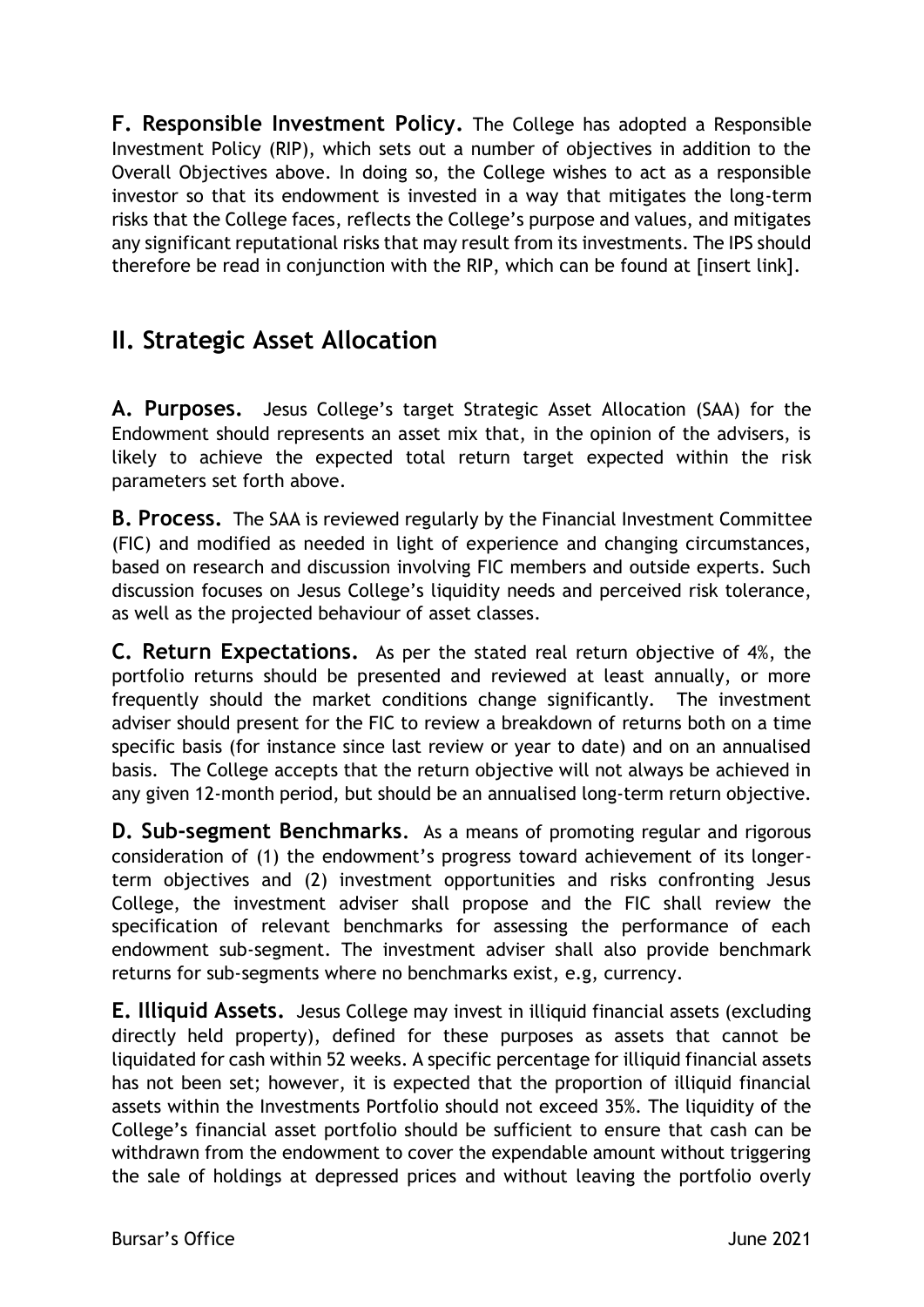imbalanced. Sufficient liquidity should be available to support the College's shortmedium term capital requirements, either for the purposes of strategic investments in property or for the College's capital projects programme.

**F. Leverage.** The Property portfolio can be geared by up to 35%, which can be utilized to increase returns or as short-term funding for acquisitions or development. Financial assets currently have no borrowing. The utilization of the proceeds of debt funding for financial investments requires the express approval of the Financial Investment Committee and the BC.

**G. Currency Management.** The College recognises and expects that not all investments will be UK or GBP based, and that non-UK/GBP will provide a level of diversification and potential returns to the portfolio over periods of time. The College will expect the investment adviser to advise on what level of non-GBP exposure is appropriate in order to achieve the stated return objectives. The College would prefer not to have large currency positions separate to investments in underlying assets for hedging purposes, and so where hedging is required would expect GBP hedged versions of investments to be utilised.

**H. Trust and Corporate Assets.** All financial assets (excluding property) will be co-mingled and invested in the same overall asset allocation. Records will be maintained so as to verify the relative shares of the Trust and Corporate assets, as adjusted for their respective contributions to and withdrawals from the portfolio.

#### **I. Donations.**

It is recognised that from time to time the College may come into possession of investments that do not meet its normal criteria through donations to the College. Whilst best endeavours will be made to meet the donor's wishes, such donations will only be accepted on the basis that the College has the absolute right to dispose of an asset at a time and in a manner of its choosing, and reinvest the proceeds in its endowment.

### **III. Governance and Implementation**

- **A. Governance.** The College's Investment Policy operates under the auspices of the College Statute XV, A-C, the key elements of which are:
	- The power to invest, acquire and dispose of any 'property' is the responsibility of the College Council
	- 'Property' is widely defined to include any type of financial assets, land or buildings
	- The endowment shall be operated on a prudent total return basis

The College is a registered charity, subject to regulation by the Charity Commission for England and Wales under relevant UK legislation. The Charity Trustees of the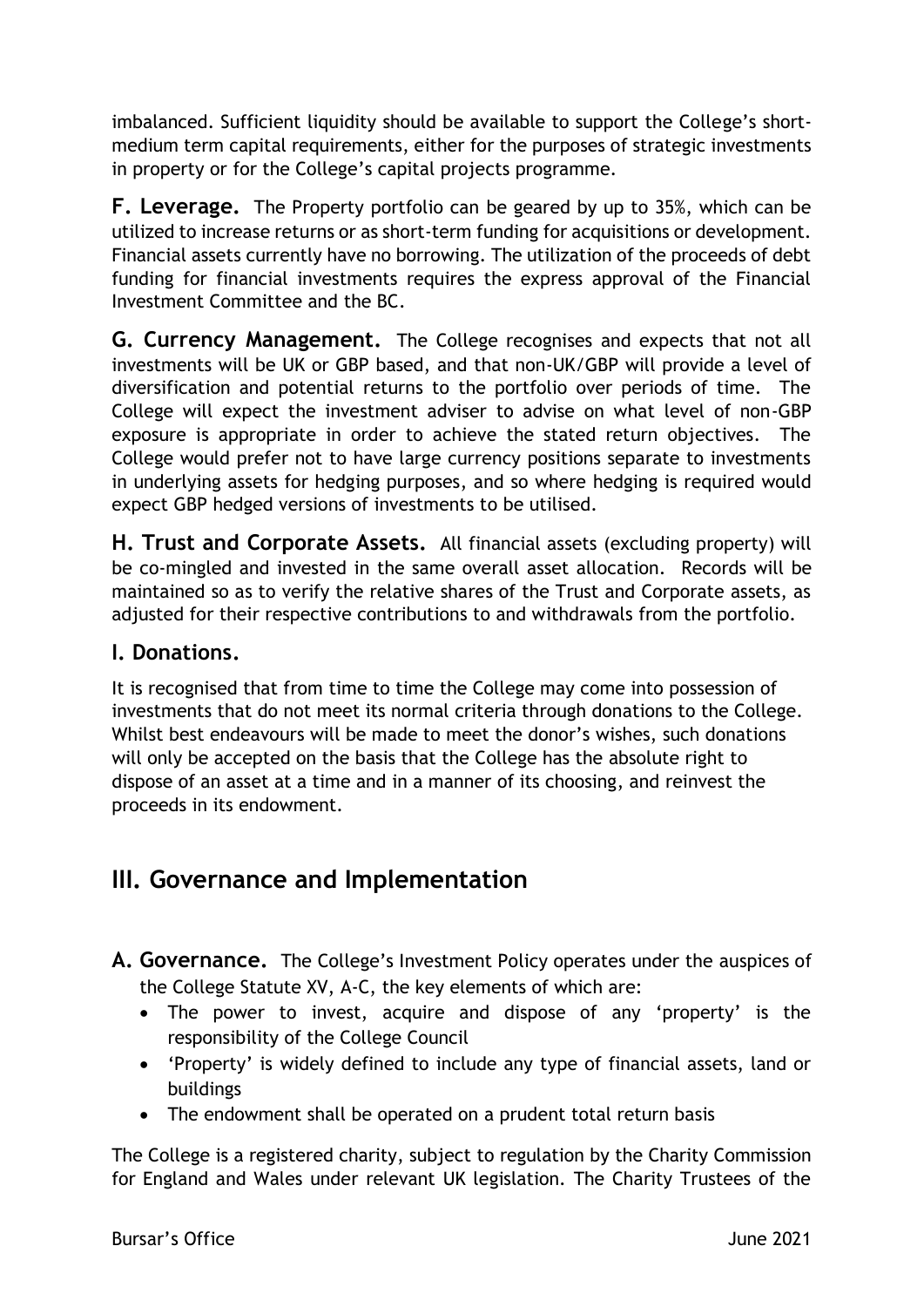College are the members of the College Council. Charity law and Charity Commission guidance<sup>1</sup> places the Trustees under an obligation to:

- Establish a clearly recorded and regularly reviewed investment policy
- Consider whether to delegate the management of the charity's investments to a specialist
- Ensure that investments are undertaken in a manner which provides the best financial return, within a level of risk considered acceptable, in support of the charity's objectives.

The Council is not expert in financial investment matters and relies on the advice of the Financial Investment Committee (FIC) and Property Investment Committee (PIC), whose recommendations are considered, in the first instance, by the Bursarial Committee (BC). Professional financial investment and property investment advisers are appointed by the Council, on the recommendation of the FIC, the PIC and the BC, to provide advice and support to the FIC and PIC.

The investment managers for the financial investments shall be on a discretionary basis, allowing them to make investment decisions within the parameters as laid out in this policy, and according to the strategy and tactical guidance as agreed with the FIC. The appointment of the property investment managers is on an advisory basis.

It is the duty of the Bursar, in conformity with the Council's resolutions and under its supervision, to manage the investments and have charge of the financial affairs of the College (Statute XII,C).

**B. The Role of the Financial and Property Investment Committees (FIC and PIC).** Council sets the objectives and strategy for the College investment portfolio, and appoints the advisers. *The primary role of the FIC and PIC is to advise the Council on this strategy and these appointments*. Strategy review and reappointment of advisers is a single task undertaken periodically, at present every 5 years. The Committees may at any time, however, alert Council to the need for a more urgent review.

The Bursar is charged to execute the agreed strategy and to deliver the planned returns. *The second role of the FIC and PIC is to advise the Bursar on this execution, so assisting them to deliver the planned returns*. In practical terms for the FIC, this second role contains the following components:

- Approving the Strategic Asset Allocation, in order to deliver the expected Total Return target within the Risk Parameters
- Approving any investment in the Cambridge University Endowment Fund (CUEF), receiving reports from CUEF, and reviewing its performance

-

<sup>&</sup>lt;sup>1</sup> See Charity Commission Guidance CC14: Charities and investment matters: a guide for trustees